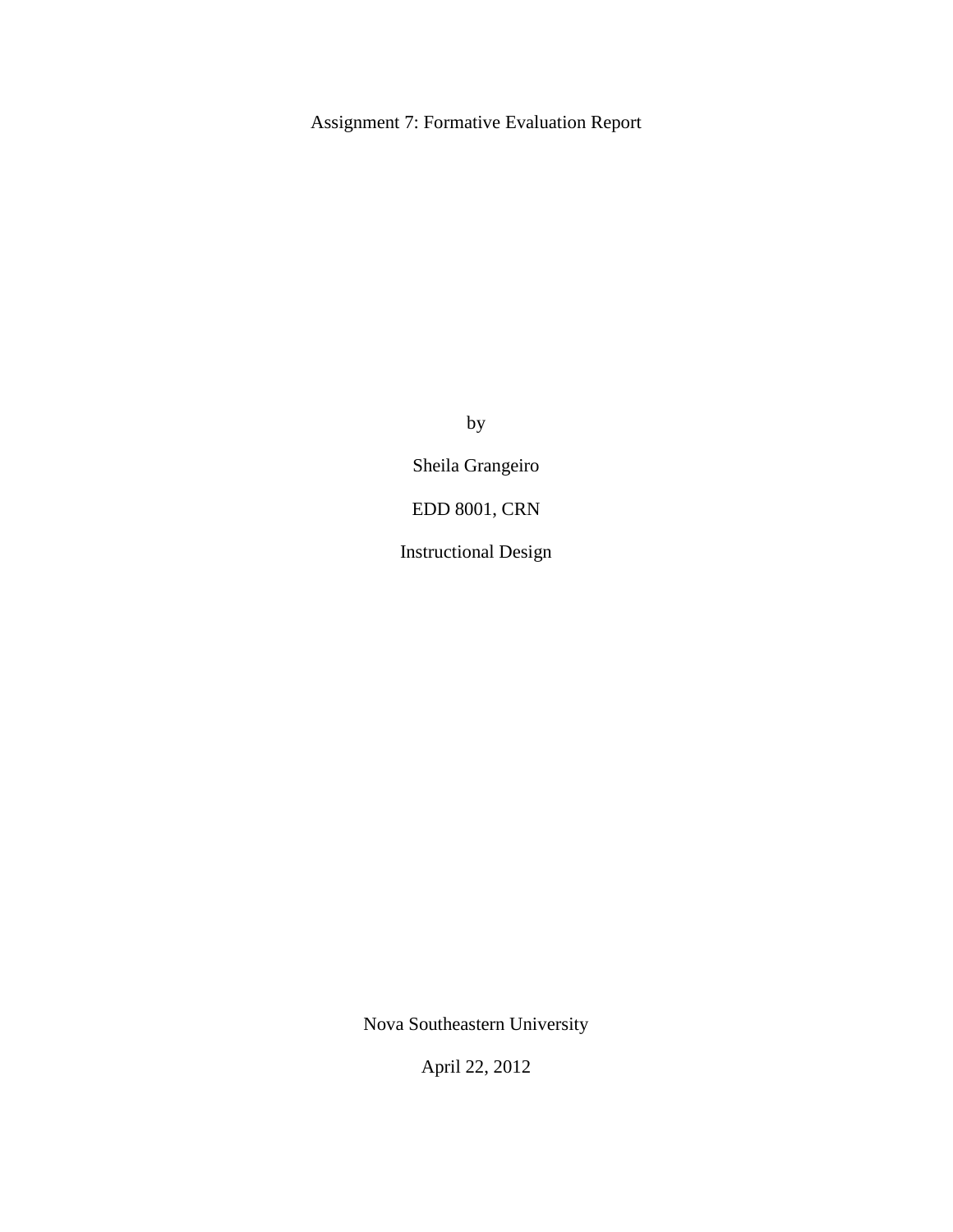#### Formative Evaluation Report

## *Background*

A print-based instructional lesson was developed as a self-paced lesson for faculty and staff seeking to learn how to create a professional portfolio. The lesson described the procedures necessary for an adult learner to create a PDF portfolio. This print-based lesson took no more than 30 minutes to follow and complete. Learners were provided with sample content to create PDF portfolio. After successfully completing the lesson, learners developed a customized and organized PDF portfolio comprised of multiple files assembled into an integrated PDF unit.

## *Purpose*

The purpose of this assignment is to report on the formative evaluation for the print-based instructional lesson on creating a PDF portfolio. This evaluation focused on the one-to-one evaluation phase, and included evaluations from a design expert, a subject matter expert, and three learners.

#### *Method*

**Design.** As stated above, the formative evaluation for the print-based instructional lesson focused on the one-to-one evaluation phase. The subject matter expert and design expert were contacted via email to partake in the evaluation process. Both experts were e-mailed the instructional material and questions (Appendix E  $\&$  F) A face-to-face meeting was scheduled with both experts to record their interview responses. The feedback provided by the experts was typed onto a word document and used as a reference to make necessary changes to the instructional materials prior to the learners using the print-based instructional lesson. Three adult learners with different levels of software knowledge were identified and contacted to complete the instructional lesson in a designated computer lab during a scheduled time. Each learner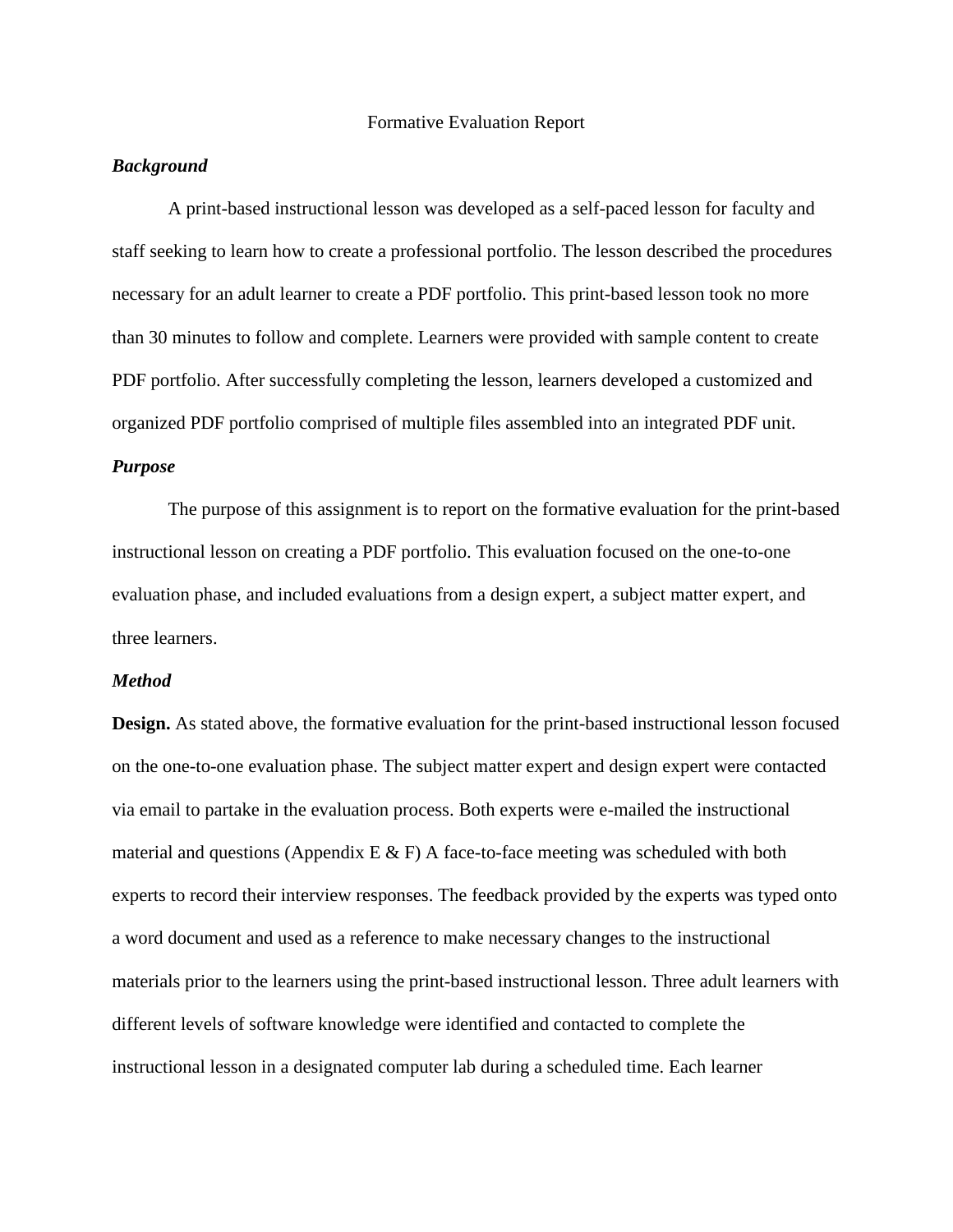completed the self-paced lesson while instructional designer observed and recorded their performance (Appendix G). After each learner completed the print-based instructional lesson, they filled out a lesson evaluation form (Appendix H) and provided feedback about their experience in creating a PDF portfolio.

### *Expert Review*

**Subjects.** A design expert and a subject matter expert were utilized in the formative evaluation process. The subject matter expert was an instructional designer that had been in the training and development field for over 7 years, the subject matter expert had training and instructional design experience, and was proficient in using various software including the Adobe Acrobat 9 Pro to create PDF portfolios for numerous purposes. The design expert was also an instructional designer with over 15 years' experience in training and design. The design expert was also familiar with an assortment of software including the Adobe Acrobat 9 Pro and had experience in the instructional design process.

**Instruments.** Both experts were e-mailed a copy of the draft instructional materials along with the formative evaluation procedure outlined in the protocol (Appendix A) .Several open ended questions were asked in a face-to-face interview to both expert reviewers (Appendix E & F). These questions provided valuable feedback on the overall quality and effectiveness of the instructional lesson.

**Procedure.** Prior to beginning the formative evaluation process, both experts where contacted by phone and asked to participate in reviewing the instructional materials for the PDF portfolio lesson. Then an e-mail was sent to each expert with the instructional materials and the formative evaluation procedure outlined (Appendix A). Each expert had one week to review the lesson and then had face-to-face interviews where they provided feedback on the instructional materials.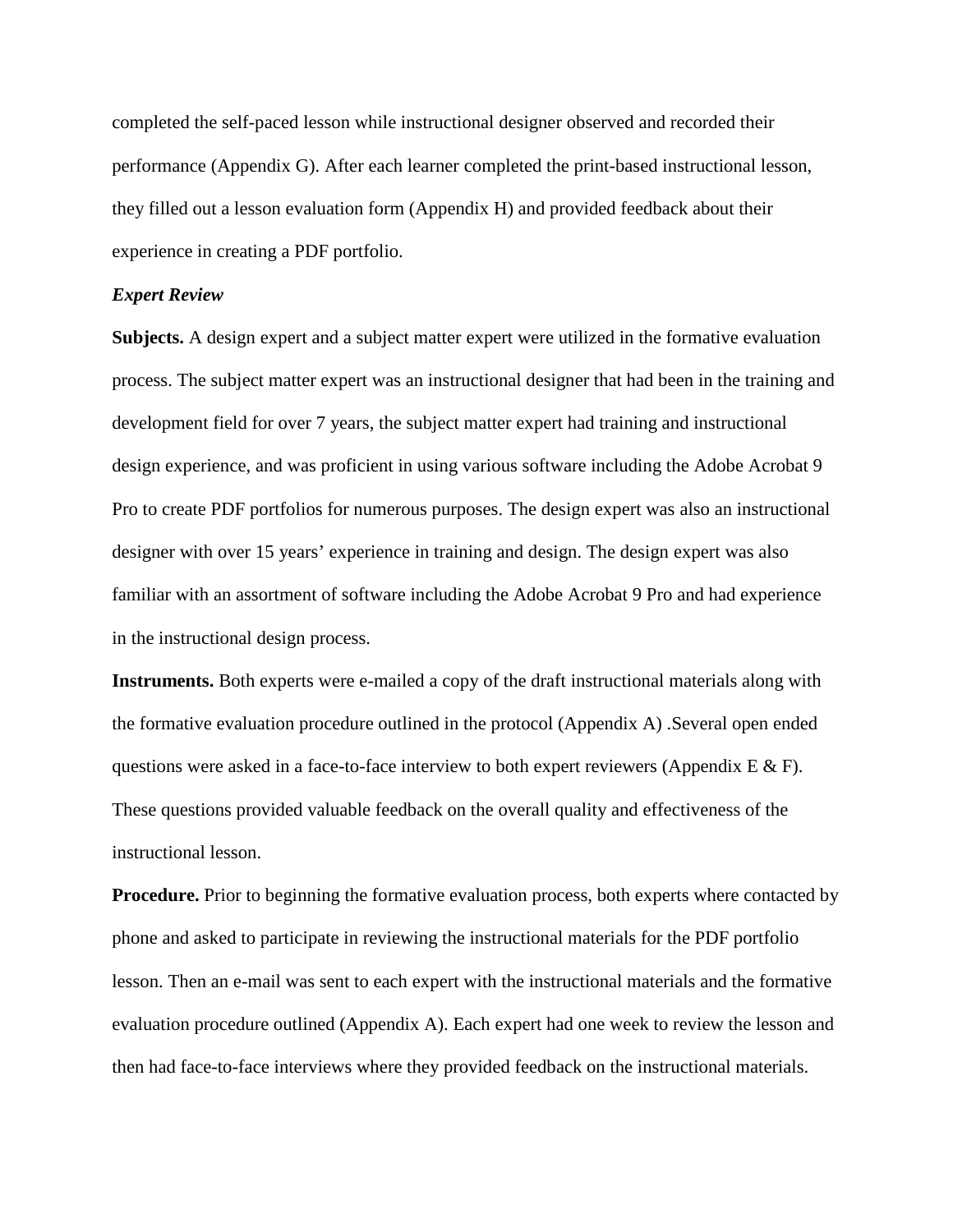Each expert was asked a set of questions (Appendix  $E \& F$ ), and each interview was recorded in a Word document. Feedback provided by both experts was used to make any necessary changes to the instructional materials prior to the learner interacting with them.

### *First Learner Review*

**Subjects.** The first learner was a novice user that had basic computer and software knowledge. This learner had used Microsoft Office and Outlook, but had never created anything using intermediate or advanced software and had never used the Adobe Acrobat 9 software. In relation to the target audience, this learner was considered a novice, who had little to no experience using new technologies. This learner represented the below average user with the least amount of experience and comfort with technology compared to the target audience.

**Instruments.** A face-to-face interview was conducted with the novice learner and we acquired feedback on the instructional materials. While interacting with the activity, the observer assessed the learner's performance using the learner observation checklist (Appendix G). Upon completion of the assessment activity, the learner was given the lesson evaluation form (Appendix H). The form provided feedback on the learner's experience with the print-based instructional lesson and demonstrated a reflection of the instructional materials impact on the learner. The assessment, evaluation and feedback were used to measure the instructional materials' effectiveness.

**Procedure.** The learner will came to a computer lab at a scheduled time to complete the selfinstructional lesson. The instructional designer then stated a disclosure about the formative evaluation procedure that was included in the learner review protocol (Appendix D). The learner completed the self-instructional lesson, including the final assessment activity, and the instructional designer used the learner observation checklist (Appendix G) to assess the learner's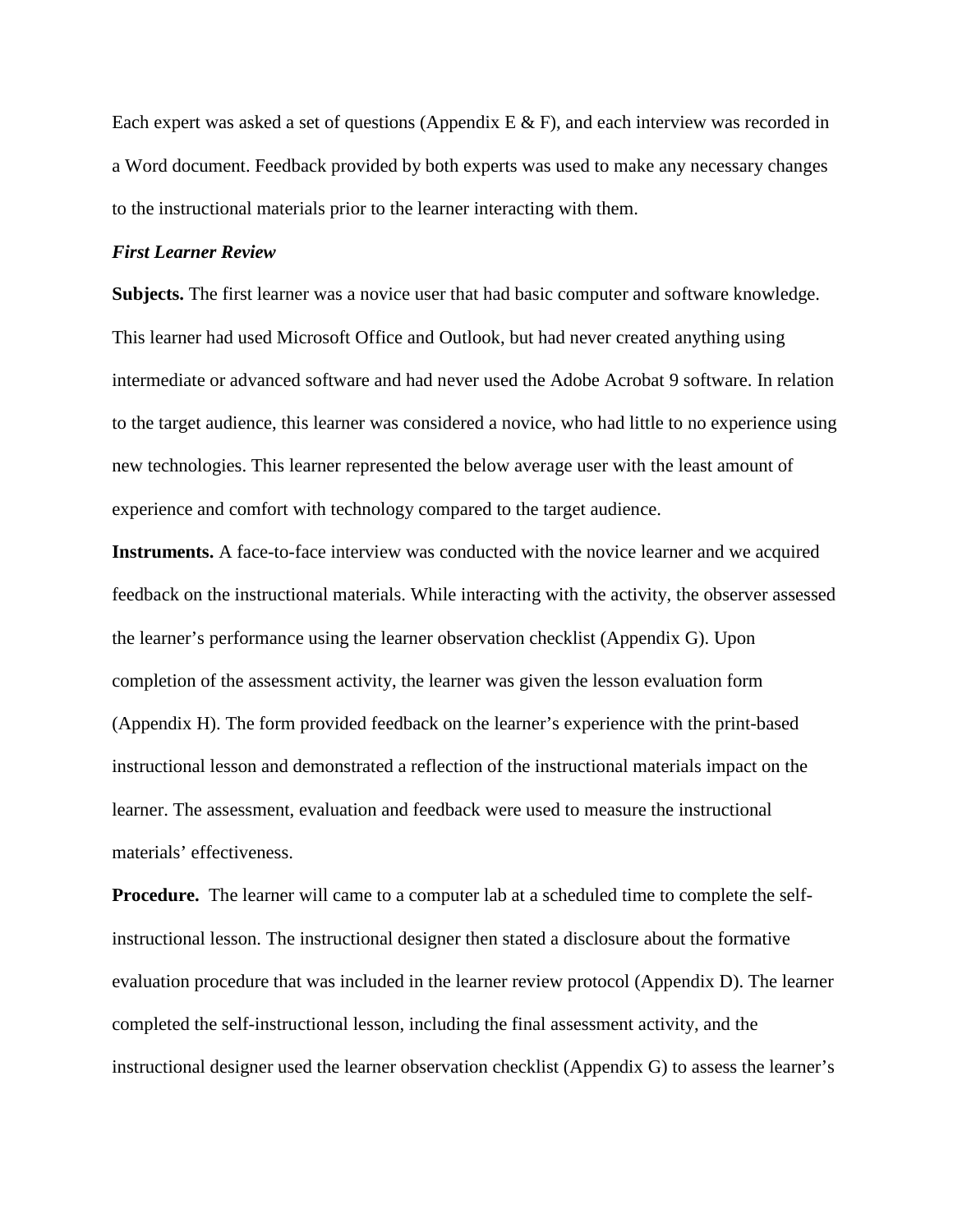performance. Upon completion of the final assessment activity, the learner was asked to complete the lesson evaluation form (Appendix H).

### *Second Learner Review*

**Subjects.** The second learner was an average experience with computers and software. This learner had heard of Adobe Acrobat 9, but had never created a PDF portfolio. In relation to the target audience, this learner would be an intermediate user, who had some experience using some software, but does use any advanced software. This learner represented those within the target audience that were comfortable with a computer and had some experience in using technologies and a few different software.

**Instruments.** A face-to-face interview was conducted with the intermediate learner and we acquired feedback on the instructional materials. While interacting with the activity, the observer assessed the learner's performance using the learner observation checklist (Appendix G). Upon completion of the assessment activity, the learner was given the lesson evaluation form (Appendix H). The form provided feedback on the learner's experience with the print-based instructional lesson and demonstrated a reflection of the instructional materials impact on the learner. The assessment, evaluation and feedback were used to measure the instructional materials' effectiveness.

**Procedure.** The learner came to a computer lab at a scheduled time to complete the selfinstructional lesson. The instructional designer then stated a disclosure about the formative evaluation procedure which included in the learner review protocol (Appendix D). The learner completed the self-instructional lesson, including the final assessment activity, and the instructional designer used the learner observation checklist (Appendix G) to assess the learner's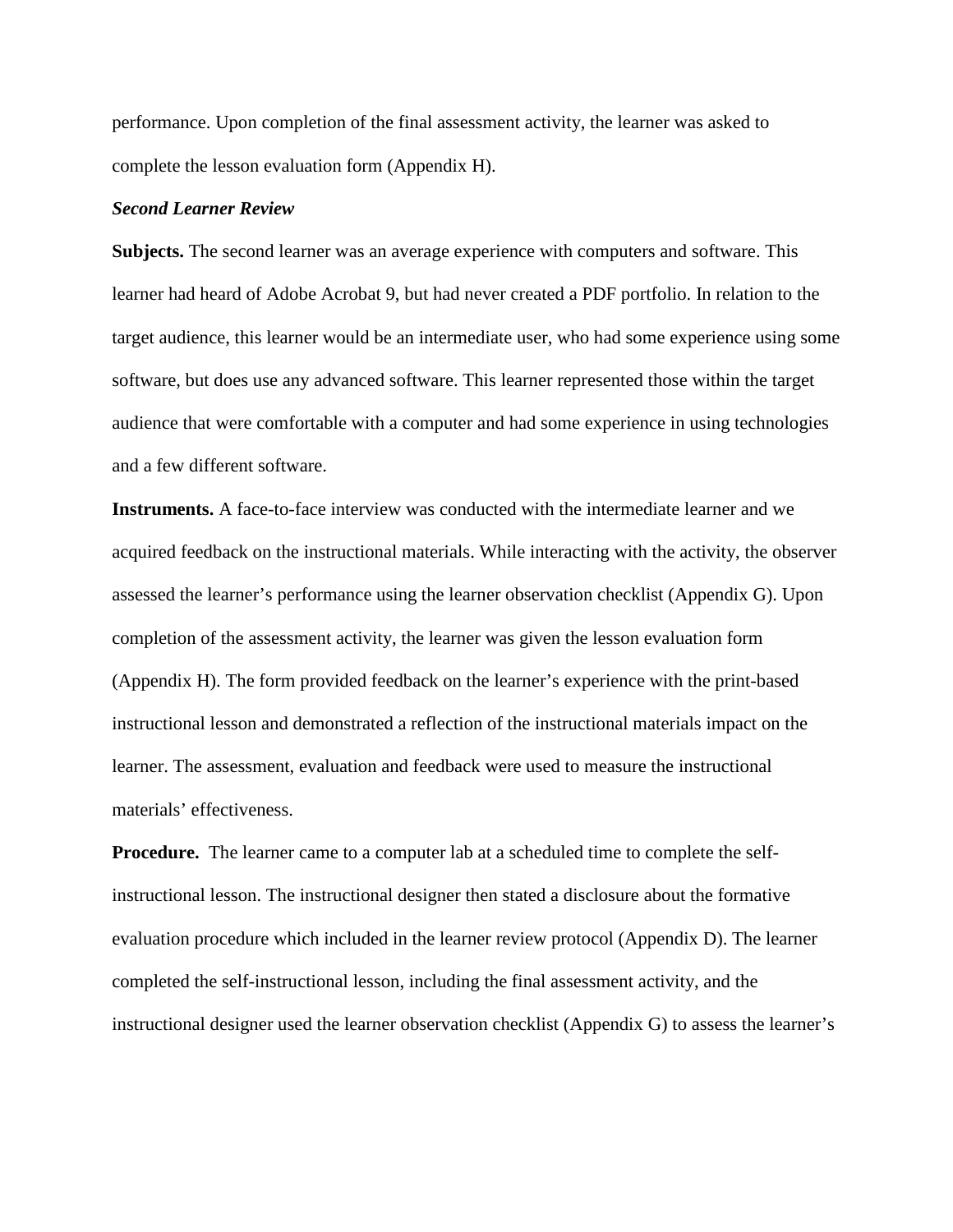performance. Upon completion of the final assessment activity, the learner was asked to complete the lesson evaluation form (Appendix H).

### *Third Learner Review*

**Subjects.** The third learner used the computer daily and was very familiar with a variety of software. This learner had used the Adobe Acrobat 9 software and had seen PDF portfolios created with the software, but the learner had never created a PDF portfolio with the software. In relation to the target audience, this learner was considered an proficient user, with several years of experience using intermediate to advanced software and who frequently uses and learns new technologies.

**Instruments.** A face-to-face interview was conducted with the advanced learner to acquire feedback on the instructional materials. While interacting with the activity, the observer assessed the learner's performance using the learner observation checklist (Appendix G). Upon completion of the assessment activity, the learner was given the lesson evaluation form (Appendix H). The form provided feedback on the learner's experience with the print-based instructional lesson and demonstrated a reflection of the instructional materials impact on the learner. The assessment, evaluation and feedback were used to measure the instructional materials' effectiveness.

**Procedure.** The learner came to a computer lab at a scheduled time to complete the selfinstructional lesson. The instructional designer then stated a disclosure about the formative evaluation procedure which included in the learner review protocol (Appendix D). The learner completed the self-instructional lesson, including the final assessment activity, and the instructional designer used the learner observation checklist (Appendix G) to assess the learner's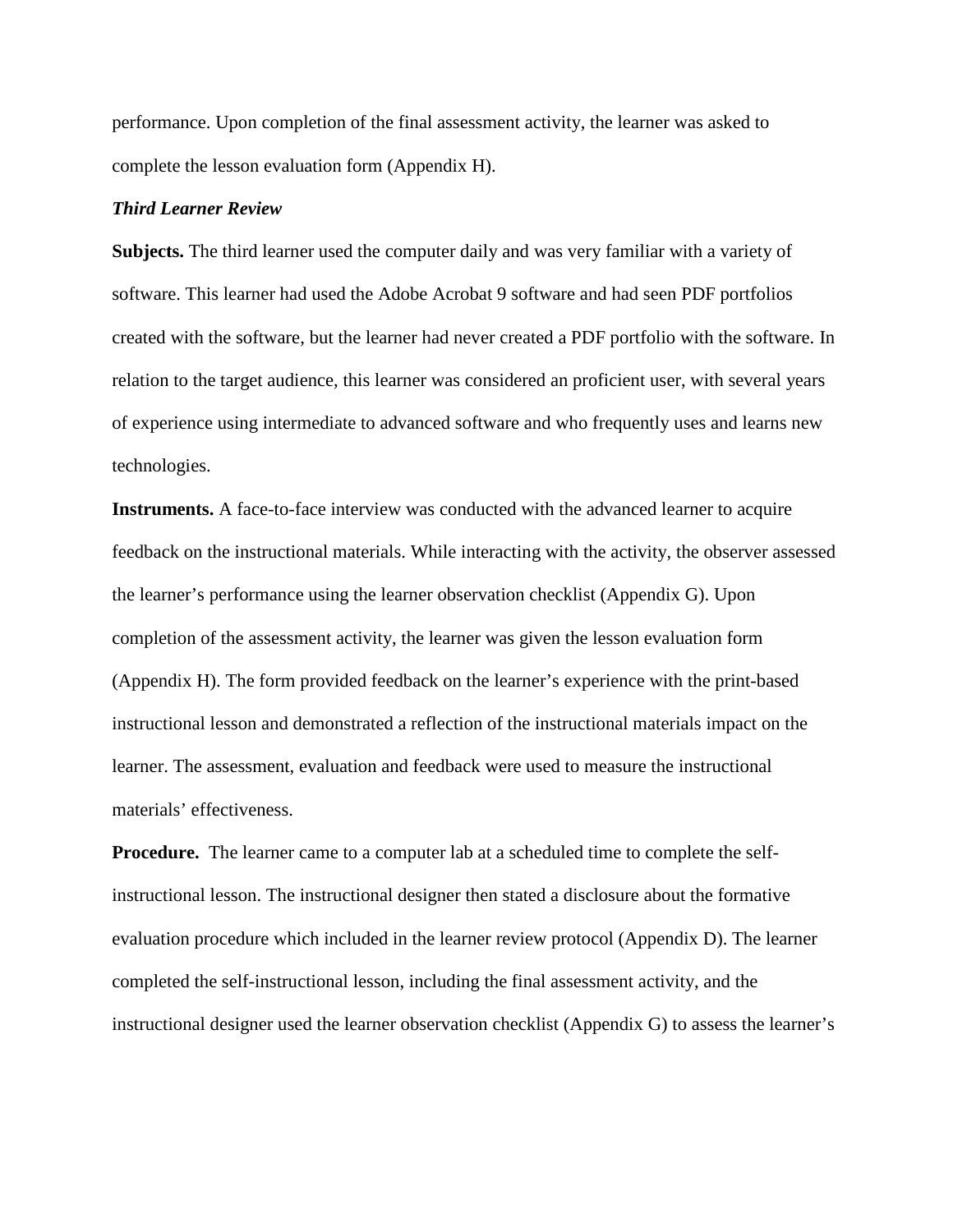performance. Upon completion of the final assessment activity, the learner was asked to

complete the lesson evaluation form (Appendix H).

## **Results**

After reviewing the draft of the instructional materials the SME provided the following comments:

| <b>Draft Instructional Material</b>                                                                                                                                                                                                                                                                 | <b>Design Expert</b>                                                                                                                                                                  |                                                                       |
|-----------------------------------------------------------------------------------------------------------------------------------------------------------------------------------------------------------------------------------------------------------------------------------------------------|---------------------------------------------------------------------------------------------------------------------------------------------------------------------------------------|-----------------------------------------------------------------------|
| (Guide cover - p1) You could<br>combine all of these documents<br>into a PDF portfolio.                                                                                                                                                                                                             | Change wording from<br>"document" to files for<br>consistency in the document                                                                                                         | No Comment                                                            |
| (Handout- p3) A PDF portfolio<br>is a benefit because it will allow<br>one to provide a picture of the<br>learner's development and<br>competencies and will provide<br>prospective employer's with<br>information about a learner's<br>suitability for a position and<br>showcase their abilities. | Remove "is a benefit because it<br>will allow one learner one to<br>provide a picture of the<br>learner's" and change to<br>"allows a learner to provide a<br>picture of his or her". | No comment                                                            |
| (Handout- 4 <sup>th</sup> Heading) What<br>Else Can We Use PDF<br>Portfolios For?                                                                                                                                                                                                                   | No Comment                                                                                                                                                                            | Change heading to: "What<br>are the other uses of a PDF<br>portfolio" |
| Images throughout handout                                                                                                                                                                                                                                                                           | Include naming or numbering<br>convention by adding titles such<br>as "image $1.0$ or figure $1.2$ " on<br>each image.                                                                | No comment                                                            |
| $1st$ image<br>EDIT PDF PORTFOLIC                                                                                                                                                                                                                                                                   | $\overline{\text{No}}$ Comment                                                                                                                                                        | Instead of interface,<br>include picture of a final<br>PDF portfolio. |
| (Instruction for quick tip guide)<br>Instructions: Print & cut out the<br>quick tip guide below and use it<br>as a reference when creating a<br>PDF portfolio. Also, bookmark<br>links at the bottom of this sheet<br>as a resource and for future<br>reference.                                    | Delete the word "print". This<br>handout has already been<br>printed.                                                                                                                 | No comment                                                            |
| (Quick tips page) Getting started<br>tutorial: PDF Portfolios                                                                                                                                                                                                                                       | No comment                                                                                                                                                                            | Add web address: PDF<br>Portfolios                                    |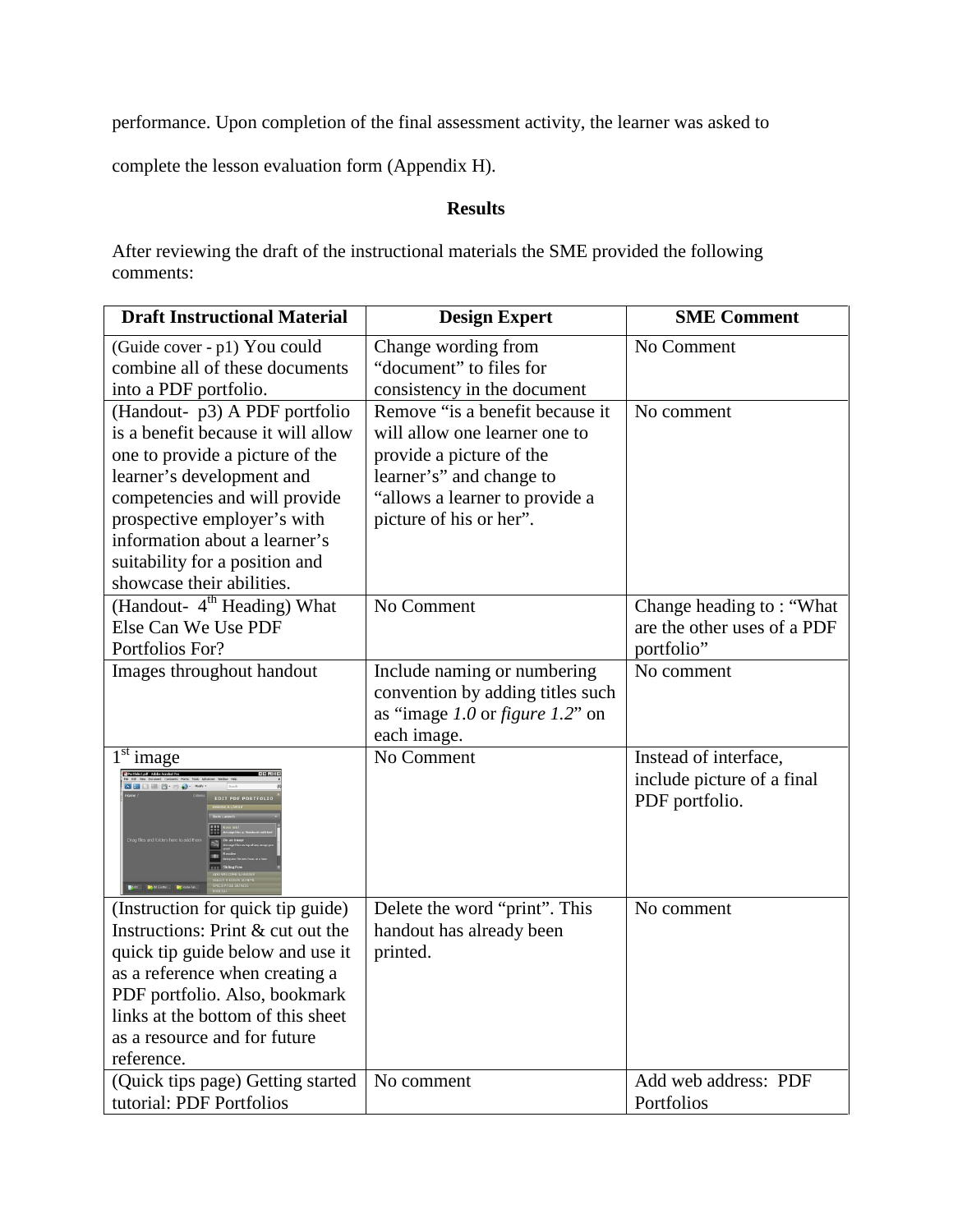The design expert and the SME reviewed and had minimal changes to the material given to them. They both answered "yes" to all questions in the interview questions except the last one. The last question asked: "What other comments, inquiries, or suggestions do you have in regards to the design or experience with the instructional materials?" The SME had "no comment" for the last question and the design expert suggested labeling the images in the guide.

Using the feedback from both the design expert and the SME, the instructional materials were revised before learners utilized them. Below is the feedback from the learners regarding their experience with the revised instructional material.

| <b>Instructional</b><br><b>Material</b>                                       | <b>Novice Learner</b>                                                                                      | <b>Intermediate</b><br>Learner                             | <b>Expert Learner</b> |
|-------------------------------------------------------------------------------|------------------------------------------------------------------------------------------------------------|------------------------------------------------------------|-----------------------|
| (Pg. 5)<br>- Assemble PDF<br>Portfolio,<br>-Add Files<br>$(Pg. 7) - Add$      | <b>Bold button text</b><br>throughout instruction<br>for action to be more<br>visible.                     | No Comment                                                 | No Comment            |
| (Pg. 6, Step 3)<br>Heading)<br>Customize properties                           | No Comment                                                                                                 | Capitalize Step 3<br>heading to be the<br>same as the rest | No Comment            |
| (Pg. 6, under add a<br>welcome page)<br>Click in the boxes to<br>add content. | Step 3 under welcome<br>page instruction is a<br>little vague. Add more<br>detail such as" title<br>text." | No Comment                                                 | No Comment            |

Each learner completed the "Lesson Evaluation Form". The novice, intermediate, and expert learner indicated they agreed with each of the ten statements included in the survey. The Novice and Intermediate learners did not have any additional comments. The expert leaner commented, "Great instruction, easy to use and follow. Going to be making many PDF portfolios!"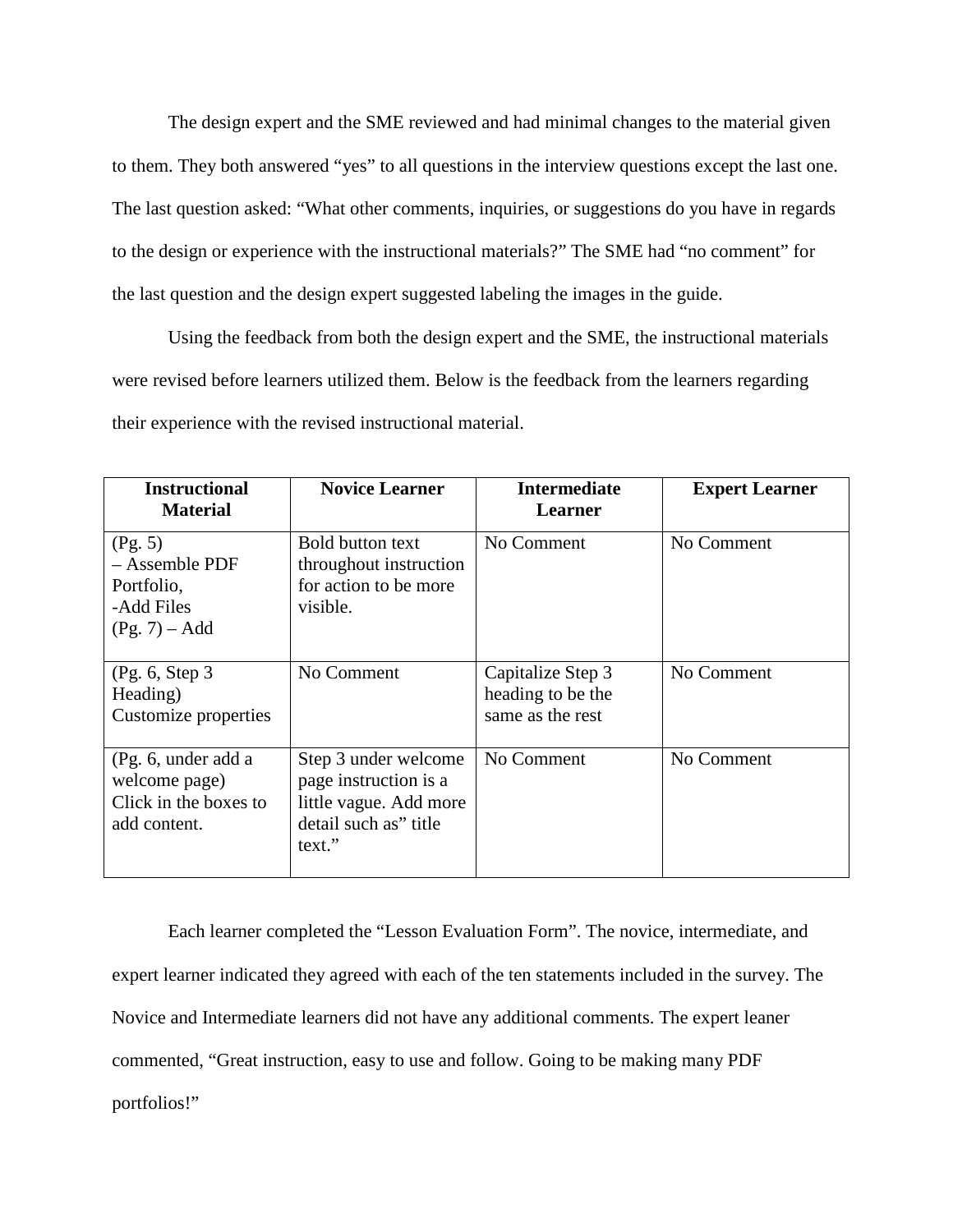### **Discussion**

The review by the SME and instructional designer prior to learners interacting with the instructional materials allowed me to modify the materials to facilitate instruction. Each comment was carefully considered and all the suggestions were implemented. A revised set of instructional materials was given to all three learners. A few more suggestions on how to improve the instructional were given by both the novice and intermediate learner on the revised instructional materials. The comment and suggestions are relevant and will be implemented in the second revision of the instructional materials.

All three learners successfully completed the instructional lesson in thirty minutes or less. The expert learner finished the lesson the quickest, in seventeen minutes. It is possible that as learners interact with the instructional materials multiple times the production time may decrease from thirty minutes depending on the size of the project. As they become familiar with the steps in the process they can use the quick tips guide and the resource links as a reference and reminder to the learners on how to create future PDF portfolios.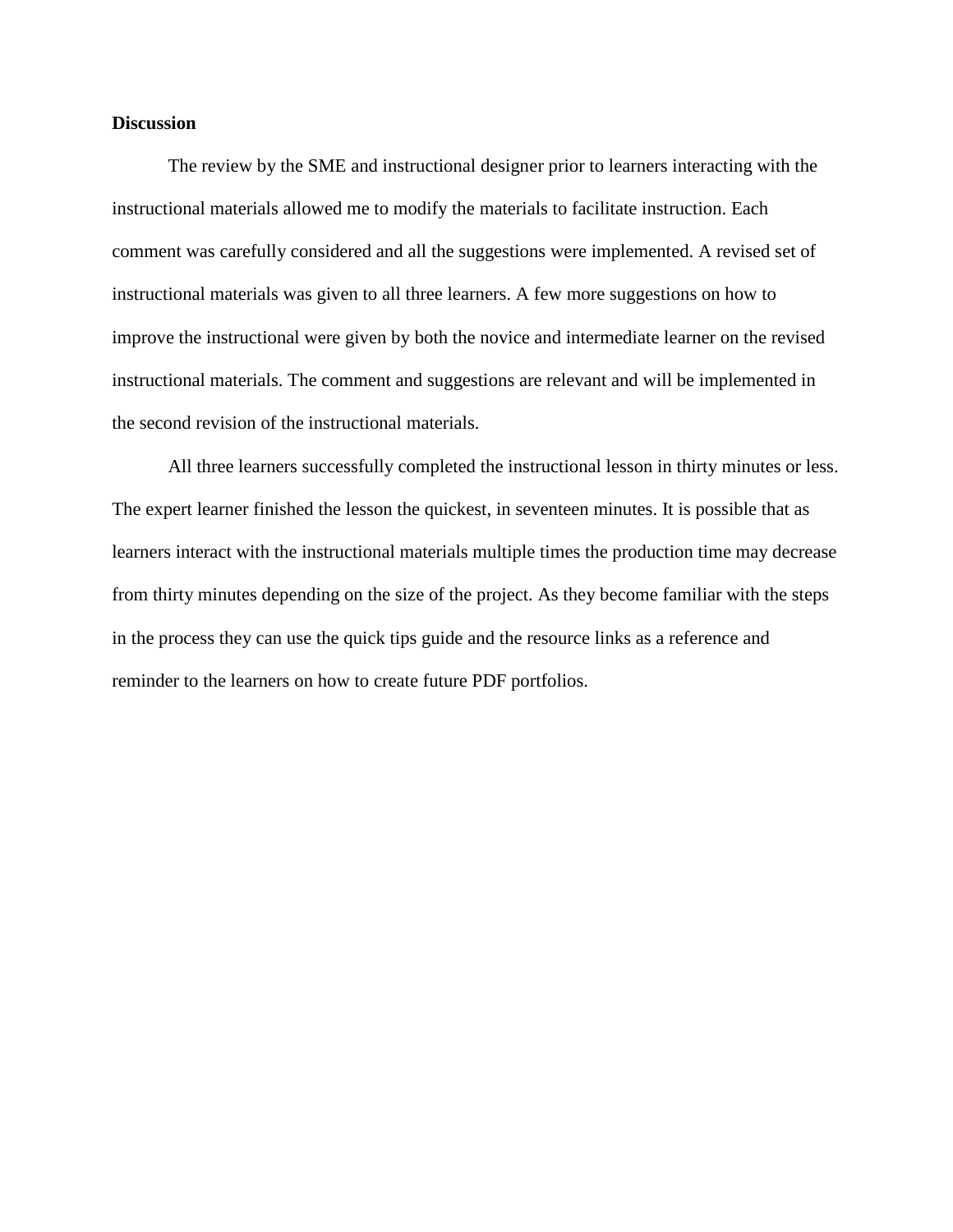Appendix A: Overall Plan

Appendix B: Design Expert Formative Evaluation Protocol

Appendix C: Subject Matter Expert Formative Evaluation Protocol

Appendix D: Learner Formative Evaluation Protocol

Appendix E: Design Expert Interview Questions

Appendix F: Subject Matter Expert Interview Questions

Appendix G: Learner Observation Checklist

Appendix H: Lesson Evaluation Form

Appendix I: Learner Survey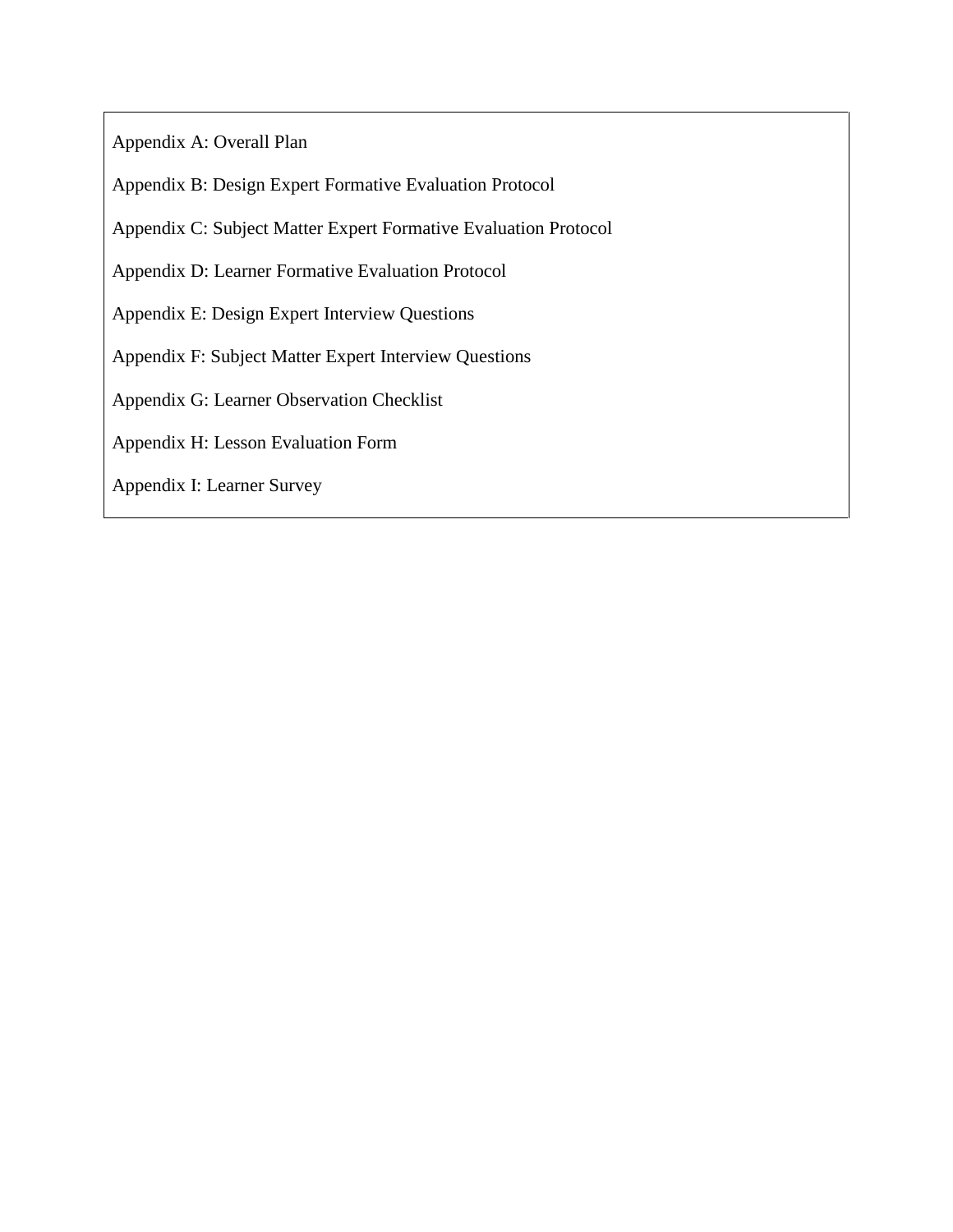# APPENDIX A: OVERALL PLAN

| <b>Phase</b> | <b>Evaluator</b>      | <b>Date</b>    | <b>Target</b>                 | <b>Instruments</b>           |
|--------------|-----------------------|----------------|-------------------------------|------------------------------|
| Expert       | Design expert         | April 6, 2012  | Goal & Objectives             | Design Expert                |
| Reviews      |                       |                |                               | <b>Interview Questions</b>   |
|              |                       |                | Assessment                    |                              |
|              |                       |                |                               |                              |
|              |                       |                | <b>Instructional Strategy</b> |                              |
|              | Subject matter        | April 9, 2012  | Goal & Objectives             | <b>Subject Matter Expert</b> |
|              | expert                |                |                               | <b>Interview Questions</b>   |
|              |                       |                | Assessment                    |                              |
| One-to-One   | Novice Learner        | April 11, 2012 | <b>Lesson Content</b>         | <b>Learner Observation</b>   |
| Evaluations  |                       |                |                               | Checklist                    |
|              |                       |                | Assessment                    |                              |
|              |                       |                |                               | <b>Lesson Evaluation</b>     |
|              |                       |                |                               | Form                         |
|              |                       |                |                               |                              |
|              | Intermediate          | April 13, 2012 | <b>Lesson Content</b>         | <b>Learner Observation</b>   |
|              | Learner               |                |                               | Checklist                    |
|              |                       |                | Assessment                    |                              |
|              |                       |                |                               | <b>Lesson Evaluation</b>     |
|              |                       |                |                               | Form                         |
|              |                       |                |                               |                              |
|              | <b>Expert Learner</b> | April 16, 2012 | <b>Lesson Content</b>         | <b>Learner Observation</b>   |
|              |                       |                |                               | Checklist                    |
|              |                       |                | Assessment                    |                              |
|              |                       |                |                               | <b>Lesson Evaluation</b>     |
|              |                       |                |                               | Form                         |
|              |                       |                |                               |                              |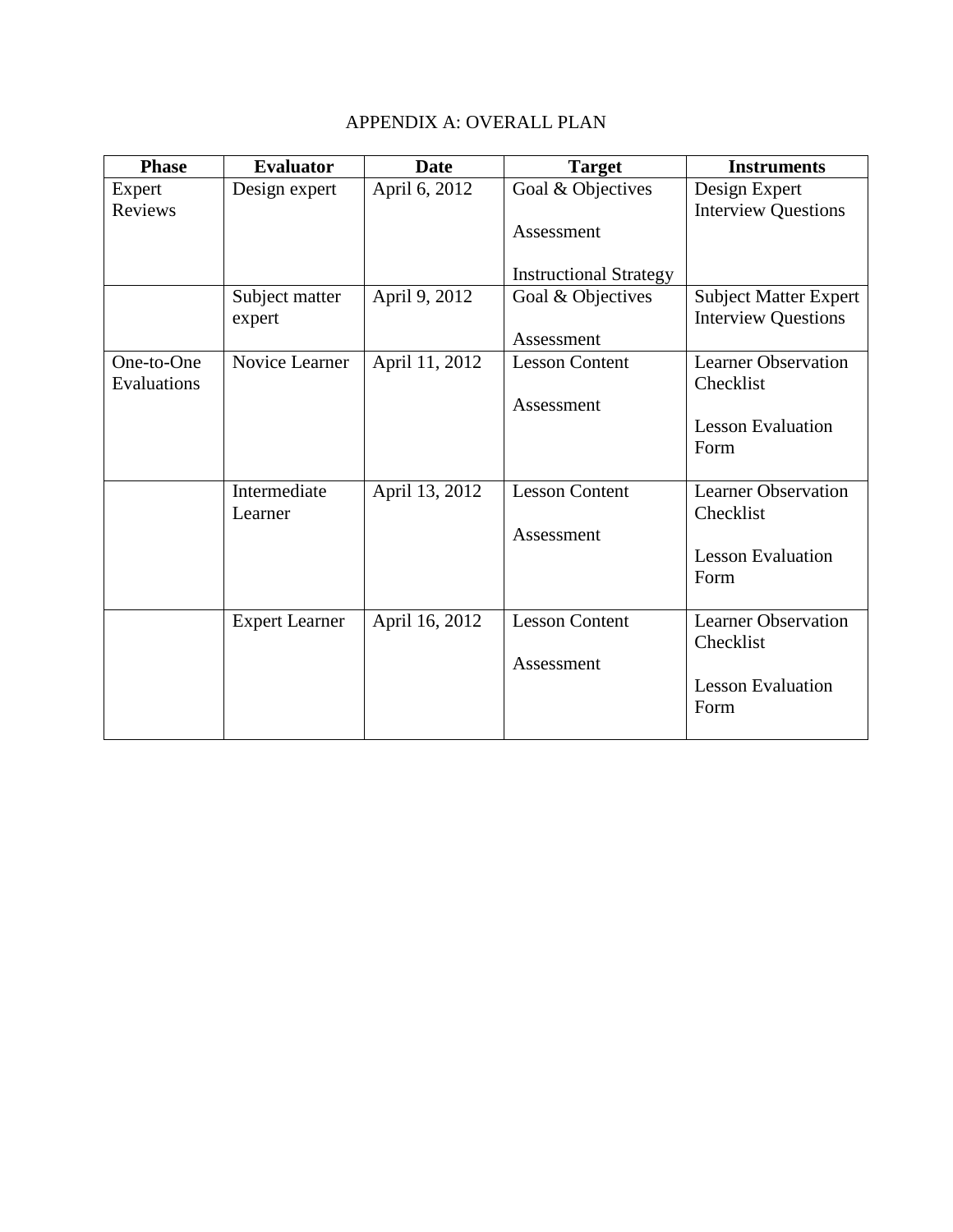#### Appendix B: Design Expert Formative Evaluation Protocol

The design expert will read the script below via e-mail and will receive the instructional materials to be reviewed attached in the e-mail.

"Hello (name of design expert). Thank you for participating in the formative evaluation of this self-instructional lesson on how to create a PDF portfolio. The goal of this lesson is for an adult learner to create a PDF portfolio. Please review this instructional material prior to our meeting. The purpose of our meeting will be to provide me with feedback on your experience and the design of the lesson and the instructional materials, the meeting will be conducted in an interview format."

The interview question responses will be recorded by the instructional designer. To conclude the interview, the instructional designer will say the following:

"(Name of design expert), thank you again for your participation in this formative evaluation process. Your feedback is valuable information that will help improve this lesson and the instructional materials. If you have any additional feedback, please feel free to email me at: sg204@nova.edu."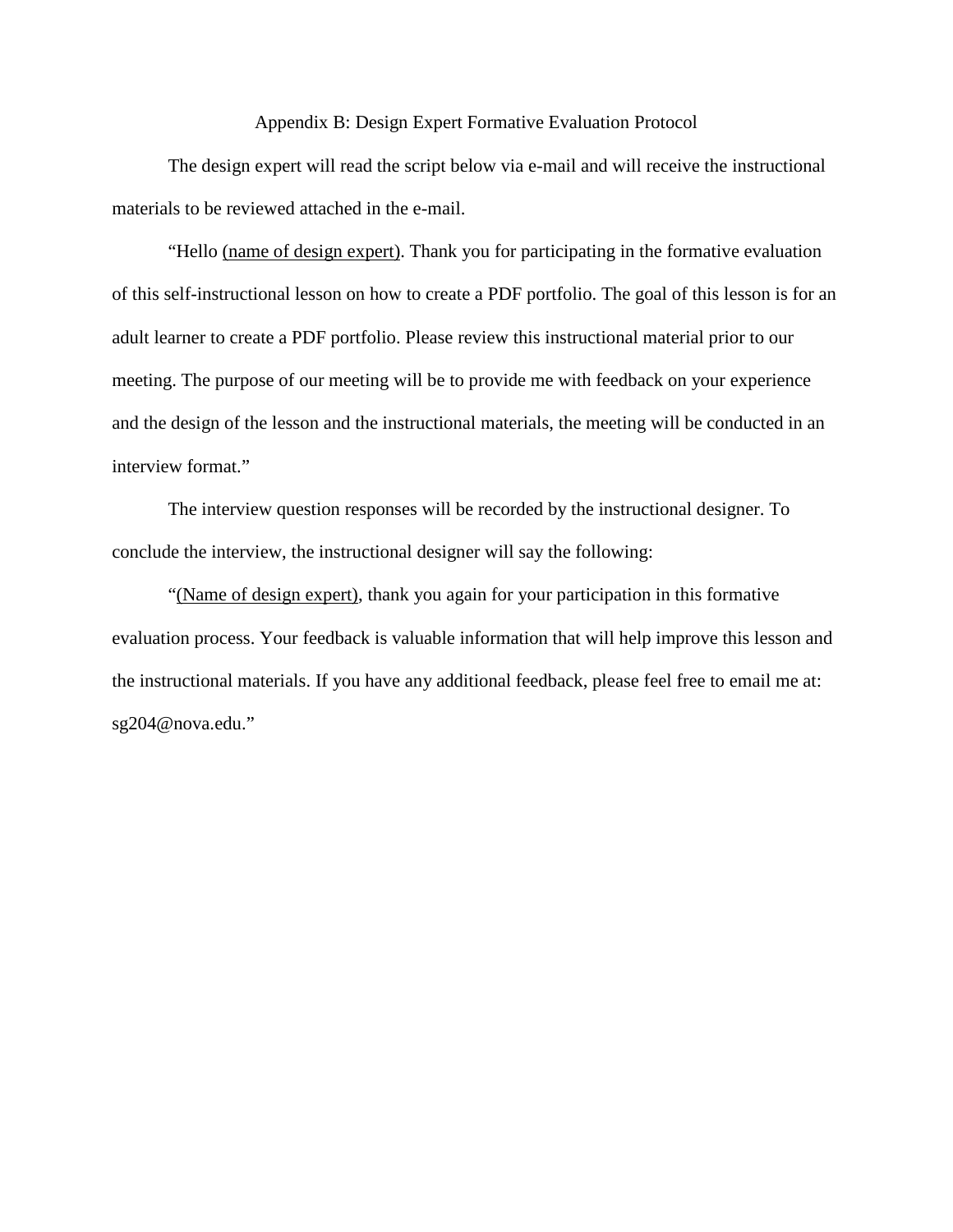#### Appendix C: Subject Matter Expert Formative Evaluation Protocol

The design expert will read the script below via e-mail and will receive the instructional materials to be reviewed attached in the e-mail.

"Hello (name of subject matter expert). Thank you for participating in the formative evaluation of this self-instructional lesson on how to create a PDF portfolio. The goal of this lesson is for an adult learner to create a PDF portfolio. Please review this instructional material prior to our meeting. The purpose of our meeting will be to provide me with feedback on your experience and the design of the lesson and the instructional materials, the meeting will be conducted in an interview format."

The interview question responses will be recorded by the instructional designer. To conclude the interview, the instructional designer will say the following:

"(Name of subject matter expert), thank you again for your participation in this formative evaluation process. Your feedback is valuable information that will help improve this lesson and the instructional materials. If you have any additional feedback, please feel free to email me at: sg204@nova.edu."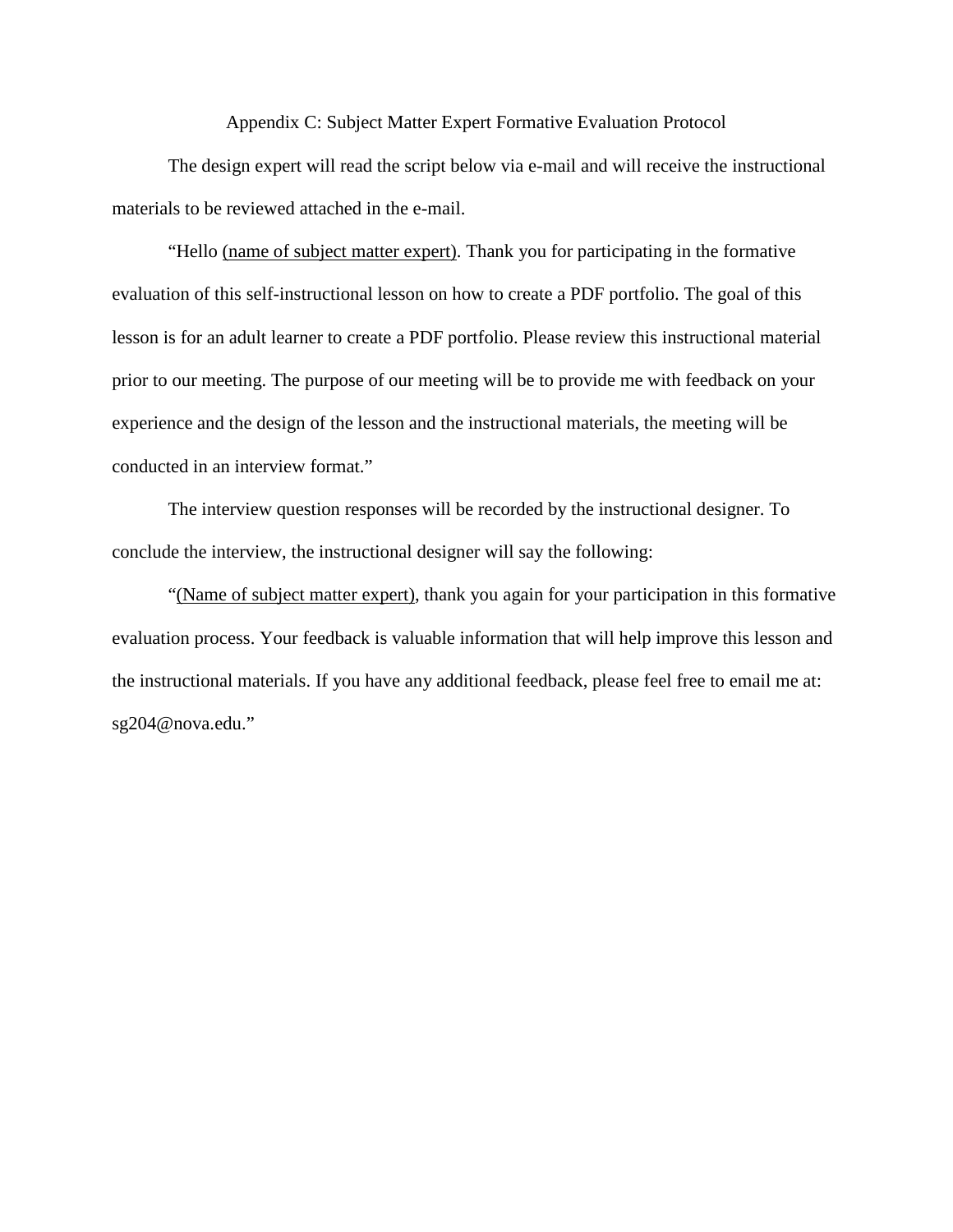#### Appendix D: Learner Formative Evaluation Protocol

On the day of the interview, the instructional designer will use the following script to describe the evaluation process in the computer lab:

"(Name of learner), thank you for participating in the formative evaluation of this selfinstructional lesson. You will be completing this lesson using only the printed instructions, the materials provided and the computer in front of you. I will be observing you performing each task and assessing your ability to complete each task with a checklist."

At the conclusion of the activity, the instructional designer will provide the learner with the lesson evaluation form and state:

"(Name of learner), thank you for participating in the formative evaluation of the selfinstructional lesson on creating a PDF portfolio. Your feedback and experience is appreciated, and it will be used to improve the instructional materials for this lesson. Please complete this lesson evaluation form."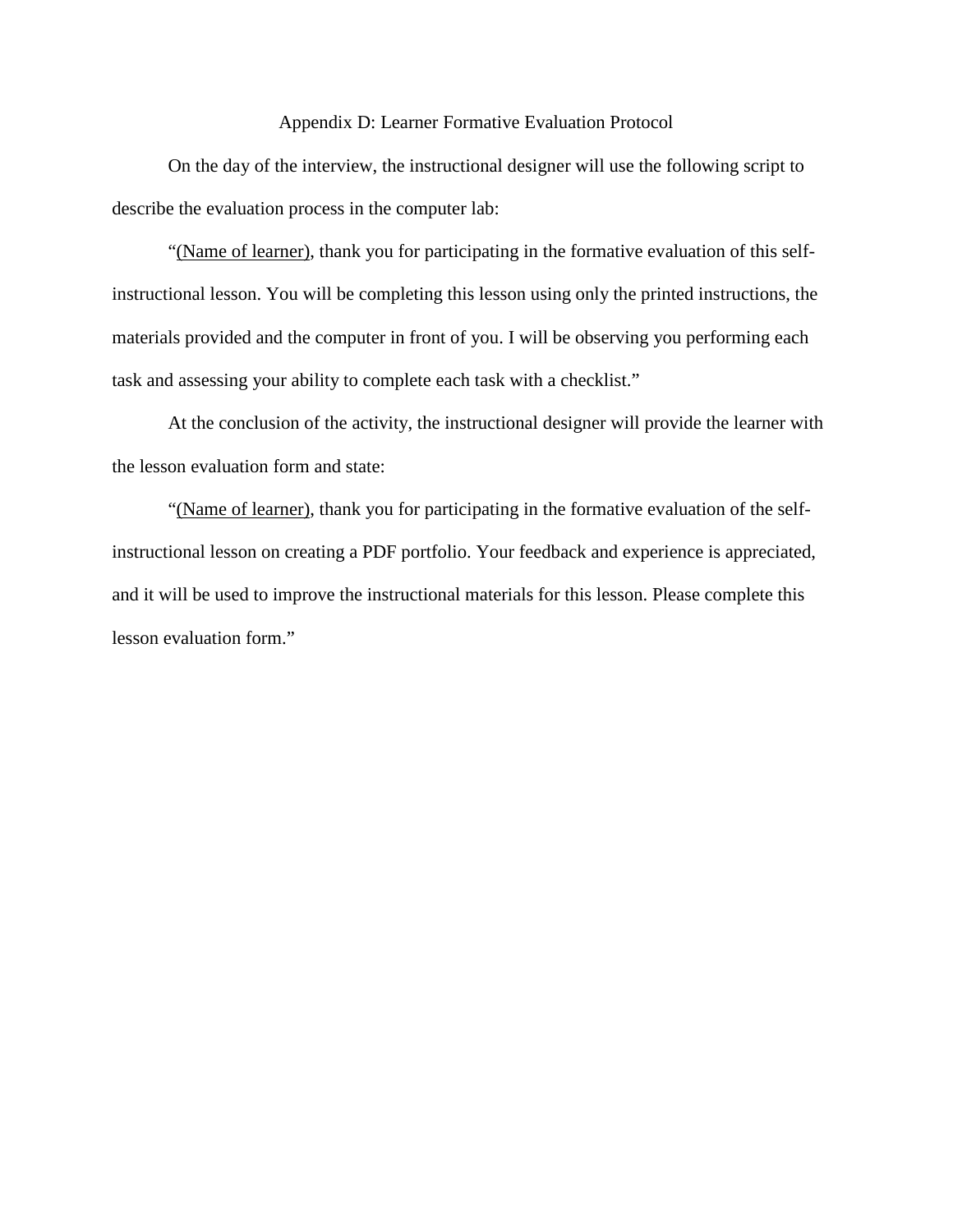Appendix E: Design Expert Interview Questions

- 1. Are the objectives in the instructional materials appropriate for the target audience? If not, how should they be adjusted?
- 2. Does the instructional material identify the correct skills necessary to complete this lesson? If not, what skills could be added or should be removed?
- 3. Are the steps in the instructional materials arranged in a logical sequence? If not, how should they be arranged?
- 4. Is the instructional material appropriate for the target audience? If not, were the materials too easy or too difficult?
- 5. Are the images present in the instructional materials precise and adequate for learners to complete the lesson? If not, what images should be included or removed to enhance lesson?
- 6. Is the learner observation form appropriate for assessing the learner's performance of the lesson? If not, what type of assessment would you recommend to better assess the learning outcome?
- 7. What other comments, inquiries, or suggestions do you have in regards to the design or experience with the instructional materials?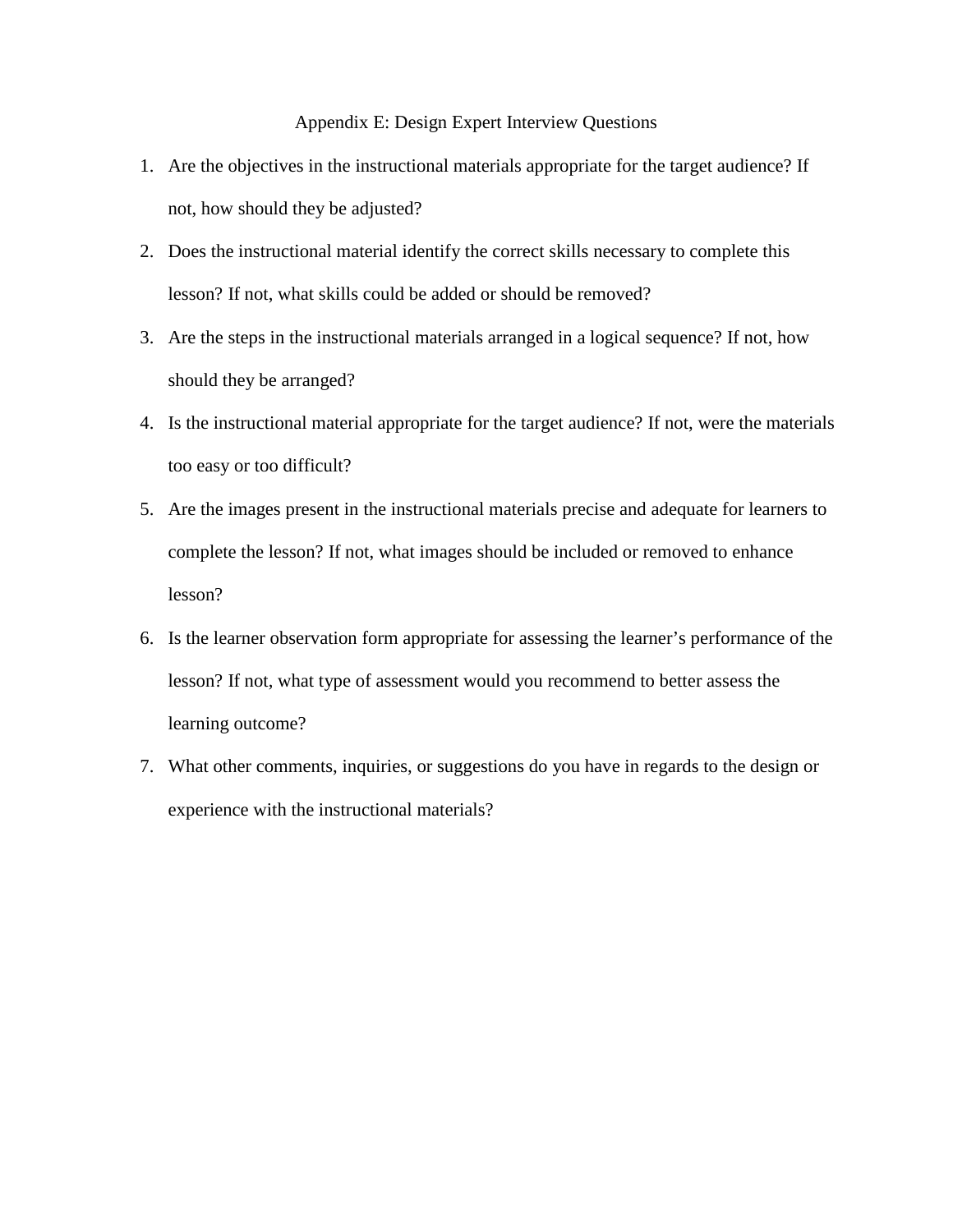Appendix F: Subject Matter Expert Interview Questions

- 1. Are the objectives in the instructional materials appropriate for the target audience? If not, how should they be adjusted?
- 2. Does the instructional material identify the correct skills necessary to complete this lesson? If not, what skills could be added or should be removed?
- 3. Are the steps in the instructional materials arranged in a logical sequence? If not, how should they be arranged?
- 4. Is the instructional material appropriate for the target audience? If not, were the materials too easy or too difficult?
- 5. Is the vocabulary used in the instructional materials easy to understand and follow? If not, what terms or wording should be modified?
- 6. Are the images present in the instructional materials precise and adequate for learners to complete the lesson? If not, what images should be included or removed to enhance lesson?
- 7. Is the learner observation form appropriate for assessing the learner's performance of the lesson? If not, what type of assessment would you recommend to better assess the learning outcome?
- 8. What other comments, inquiries, or suggestions do you have in regards to the design or experience with the instructional materials?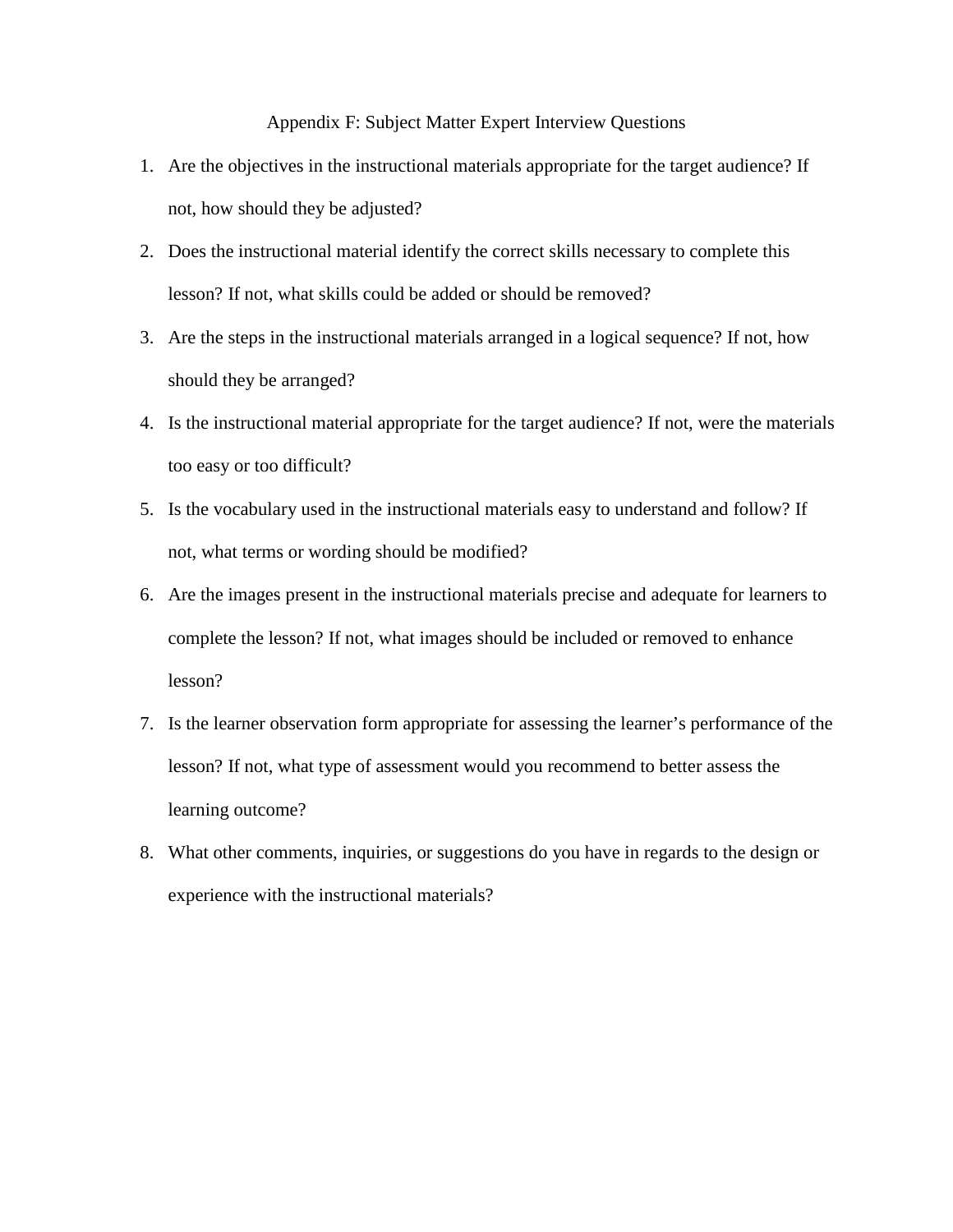## Appendix G: Learner Observation Checklist

## **Adobe Acrobat 9 PDF Portfolio Observer Checklist**

This assessment will gauge a learner's performance and is a checklist to be used by an observer. The observer will watch a learner as they follow the stepwise procedures necessary to assemble a PDF Portfolio utilizing the Adobe Acrobat 9 Pro software without any assistance from beginning to end. By checking the box in front of the statement, the observer acknowledges the step described was completed successfully without any assistance.

| Learner:                         |                                                                                    |  |
|----------------------------------|------------------------------------------------------------------------------------|--|
| Observer:                        |                                                                                    |  |
| Date:                            |                                                                                    |  |
| <b>Entry Skills</b>              |                                                                                    |  |
| П                                | Learner has logged in to computer, within 60 seconds                               |  |
|                                  | Learner located Adobe Acrobat 9 Pro program, within 30 seconds                     |  |
| <b>Open Adobe Acrobat 9 Pro</b>  |                                                                                    |  |
|                                  | Learner has clicked on Adobe Acrobat 9 Pro icon to open program, within 30 seconds |  |
| <b>Assemble a PDF Portfolio</b>  |                                                                                    |  |
|                                  | Learner has navigated to the sample files provided, within 90 seconds              |  |
|                                  | Learner has navigated to sample files, within 90 seconds                           |  |
|                                  | Learner has added sample files to the PDF Portfolio, within 90 seconds             |  |
| <b>Customize properties</b>      |                                                                                    |  |
| П                                | Learner has selected a layout, within 90 seconds                                   |  |
|                                  | Learner has added sample text to welcome page, within 90 seconds                   |  |
|                                  | Learner has selected a color scheme, within 90 seconds                             |  |
|                                  | Learner has selected columns with file details to display, within 90 seconds       |  |
| <b>Publish the PDF Portfolio</b> |                                                                                    |  |
|                                  | Learner saves the document, within 30 seconds                                      |  |

After successfully completing the above assessment, the learner should have a PDF portfolio that contains multiple files assembled into an integrated PDF unit.